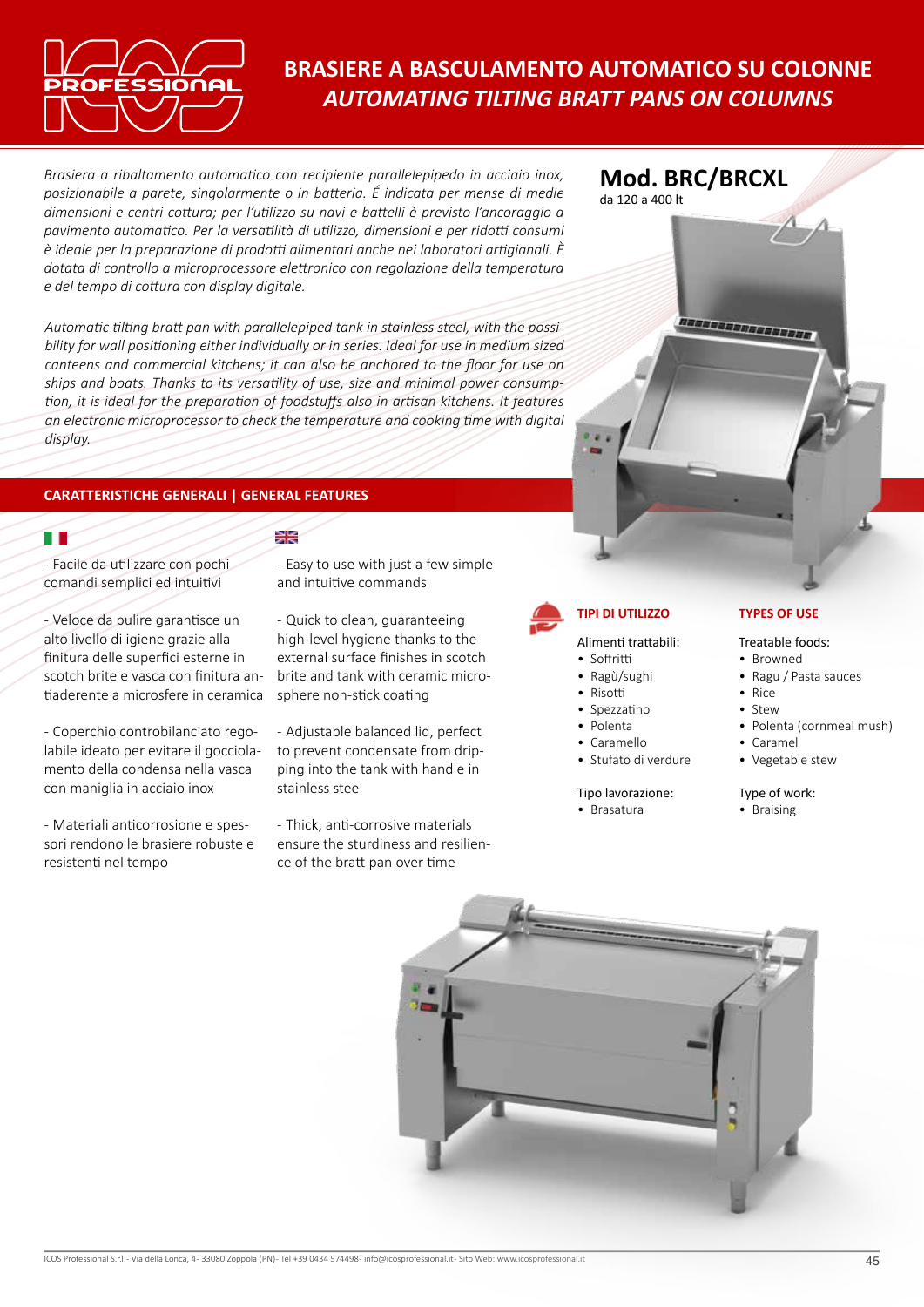# H

#### **12 MODELLI da 120 a 400 lt**

- Gas diretto - Elettrico diretto

## **RECIPIENTE**

- Fondo e pareti della vasca di cottura in acciaio inox AISI 304

- BRC: fondo in acciaio inox AISI 316 con spessore 10 mm o 12 mm di compound (9 mm ferro + 3 mm acciaio).

- BRCXL: fondo in acciaio inox AISI 316 con spessore 15 mm o compound (12mm ferro + 3mm acciaio).

-Vasca di cottura con finitura antiaderente a microsfere in ceramica.

- Immissione acqua in vasca tramite rubinetto monoforo

#### **COPERCHIO**

- coperchio in acciaio inox AISI 304 con spessore 10/10, dotato di cerniera in acciaio cromato con precarico molle e maniglia in acciaio inox

## **TELAIO, STRUTTURE PORTANTI E PANNEL-LATURE**

- Struttura portante in acciaio inox con spessore fino a 40/10 montata su piedini in acciaio regolabili per il livellamento - Pareti esterne in acciaio inox AISI 304

satinato con spessore 10/10

- Ripiano satinato in acciaio inox AISI 304 con spessore 15/10

## **SISTEMA DI BASCULAMENTO**

- Basculamento automatico con azionamen- - Automatic block in case of system failure to idraulico in asse anteriore

- Blocco automatico in caso di avaria del sistema

#### ≫≲

#### **12 MODELS from 120 to 400 lt**

- Direct gas - Direct electric

# **COOKING TANK**

- Cooking tank bottom and walls in AISI 304 stainless steel
- BRC: bottom in AISI 316 stainless steel with thickness 10 mm or 12 mm compound

(9 mm iron + 3 mm steel).

- BRCXL: bottom in AISI 316 stainless steel with thickness 15 mm or compound (12mm iron + 3mm steel).

- Cooking tank with ceramic microsphere non-stick coating.

- Water inlet to tank through single tap

#### **LID**

- lid in AISI 304 10/10 stainless steel, featuring a chrome-plated steel hinge with pre-loaded spring and stainless steel handle

#### **FRAME, SUPPORTING STRUCTURE AND PANELS**

- Supporting structure in stainless steel with thickness up to 40/10 mounted on adjustable steel levelling feet

- External walls in AISI 304 10/10 stainless steel with satin finish
- Satin-finished ledge in AISI 304 15/10 stainless steel

#### **TILTING SYSTEM**

- Hydraulically powered automatic tilting in front axis



Fondo in compound | Compound bottom tank

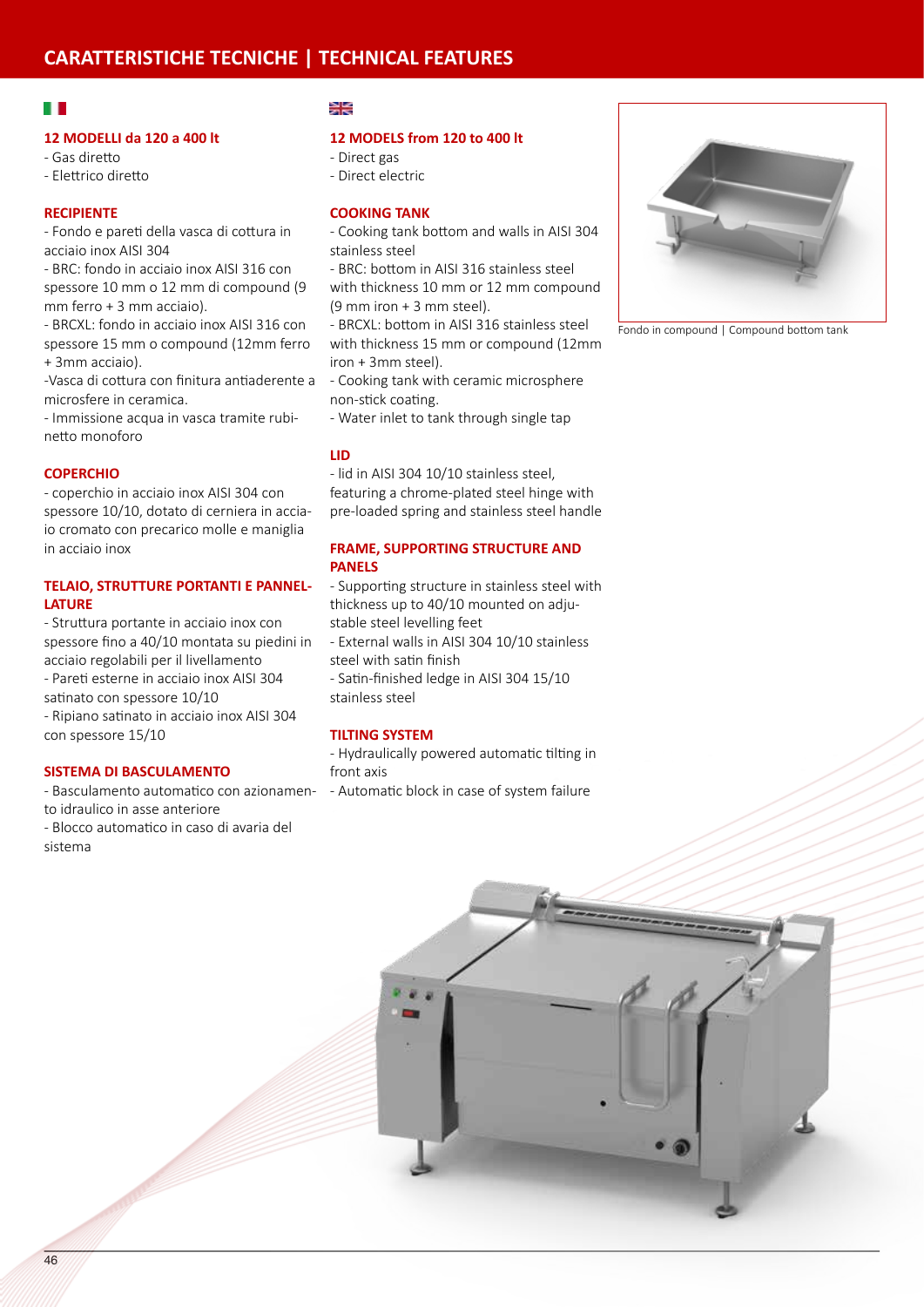# $\blacksquare$

#### **Gas diretto**

- Accensione tramite piezoelettrico manuale o elettrico e fiamma pilota (versione BRCXL)

- Riscaldamento tramite bruciatori tubolari ad alto rendimento in acciaio inox AISI 304
- Griglia di scarico fumi
- Set ugelli per vari tipi di gas
- Termostato di sicurezza
- Rubinetto con valvola di sicurezza con termocoppia
- Regolazione della temperatura da 100°C a 250°C

### **Elettrico diretto**

- Riscaldamento tramite batteria di resistenze elettriche
- blocco riscaldamento per sovratemperatura Standard power supply 400V 3N 50/60Hz - Termostato di sicurezza resistenze con
- o livello del prodotto insufficiente
- Controllo della temperatura (100°C 250°C)
- Tensione di alimentazione standard 400V 3N 50/60Hz

#### ≱≼

#### **Direct gas**

- Manual or electric piezo ignition and pilot flame (BRCXL version)

- Heating by means of high-performance
- tubular burners in AISI 304 stainless steel
- Ventilation grille
- Set of nozzles for various types of gas
- Safety thermostat
- Tap with safety valve with thermocouple
- Temperature regulation from 100°C to
- 250°C

### **Direct electric**

- Heating by a series of heating elements
- Heating element safety thermostat with heating block due to overtemperature or insufficient product
	- Temperature control (100°C 250°C)
	-



## **BRC/BRCXL**